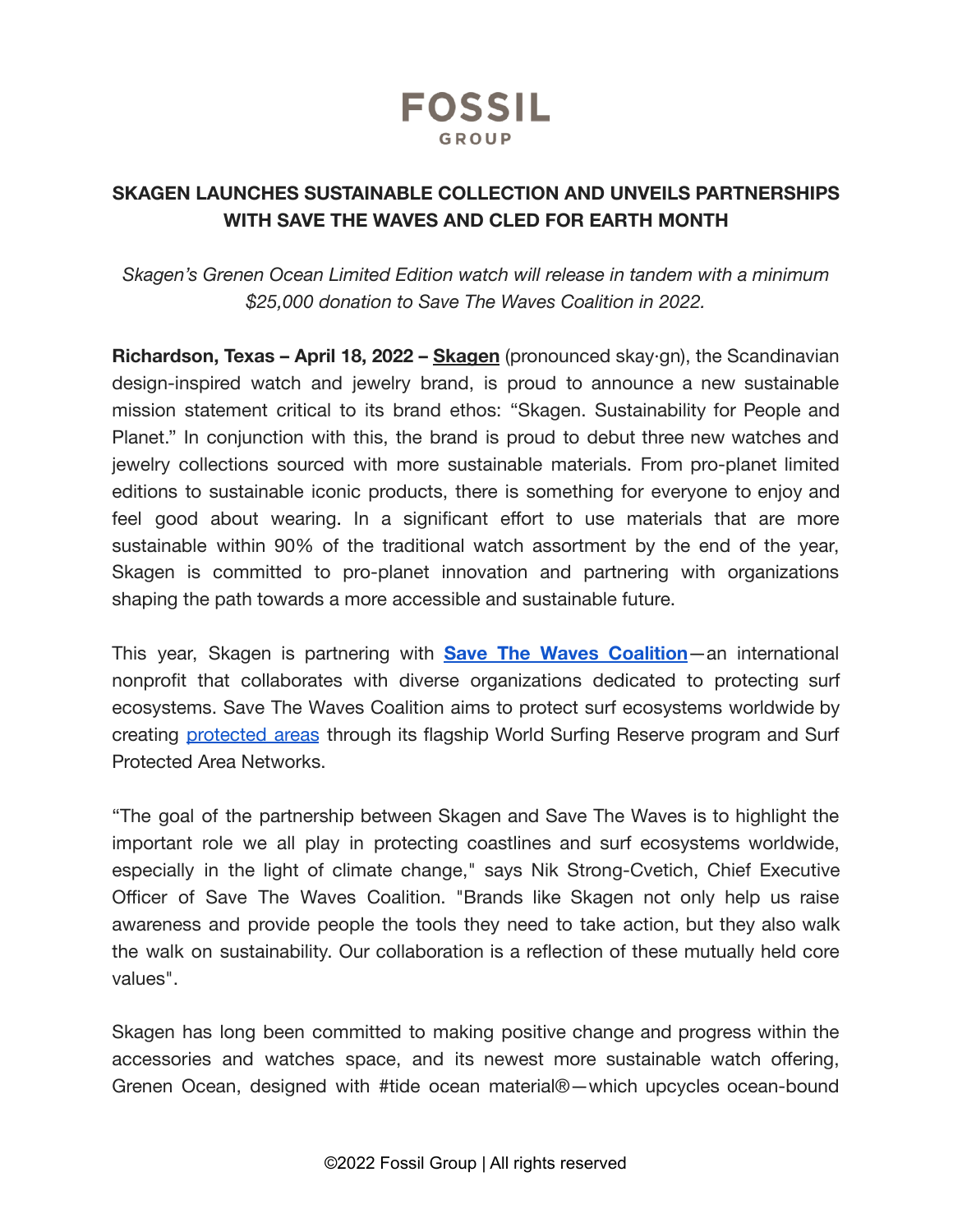plastic waste and transforms it into a premium second-life raw material—showcases the brand's overall innovation and commitment to a more responsible form of production. The eco-friendly timepieces cases and bracelets in the 37mm styles are made by combining 100% ocean-bound plastics with fiber for reinforcement. The ocean-bound plastics are collected and transformed, in part by renewable energy, into #tide granules, which are then repurposed into durable plastic and used to manufacture the cases and bracelets of these stunning, pro-planet watches. Most styles also feature Japanese solar movements that continuously charge in indoor and outdoor light and hold up to a 6-month power reserve (depending on the style), making them a more sustainable selection. The smaller, 26mm *Lile* style features a #tide bracelet and at least 50% recycled stainless steel case. This collection will be available beginning April 18, 2022, with prices ranging from \$175-\$195

Additionally, the Grenen collection features the Ocean Limited Edition watch, which features a textured blue wave dial, case, and bracelet in durable #tide ocean material® for a fresh and sporty look. The upcycled material is created from 100% ocean-bound plastics with fiber for reinforcement, giving waste a second life on your wrist. **This 300 piece limited edition watch will be available on April 18, 2022, released in tandem with a minimum \$25,000 donation to Save The Waves Coalition in 2022.**

*"This style represents a great pairing of Danish design and Skagen's sustainability efforts. We wanted the material to be the focal point, so it was important to use the right platform. Grenen is just that: clean lines, lightweight, and extremely wearable. That simplicity allows the materials to shine. This style continues our commitment to do better with the addition of solar movement." Ian Miller, Skagen Creative Director*

Lastly, Skagen is set to unveil its first-ever sustainable jewelry collection through a partnership with **[CLED](https://www.thecled.com/?gclid=CjwKCAjwxOCRBhA8EiwA0X8hizkl5S5upE-qlt51LpR2hCiC99V73N78FwXyTJiz13jEmsZ99Qj-YRoC6ewQAvD_BwE)**—a jewelry brand that uses discarded resources like glass bottles and repurposes them into new treasured objects to reduce the environmental impact that doesn't sacrifice quality or design. CLED ® stands for Conscious Lifestyle Earth Friendly & Ethical Design, and like Skagen, the brand values transparency in all aspects of how they do business.

"We wanted to create jewelry that not only looked good but crafted to 'do good," says Halle Millen Skagen, Associate Creative Director. The four-piece earring collection draws inspiration from sea glass found throughout Denmark due to its organic shape and coloration. Each piece is unique, no two are the same, due to the recycled glass used. CLED's signature packaging is co-branded for this product and made with